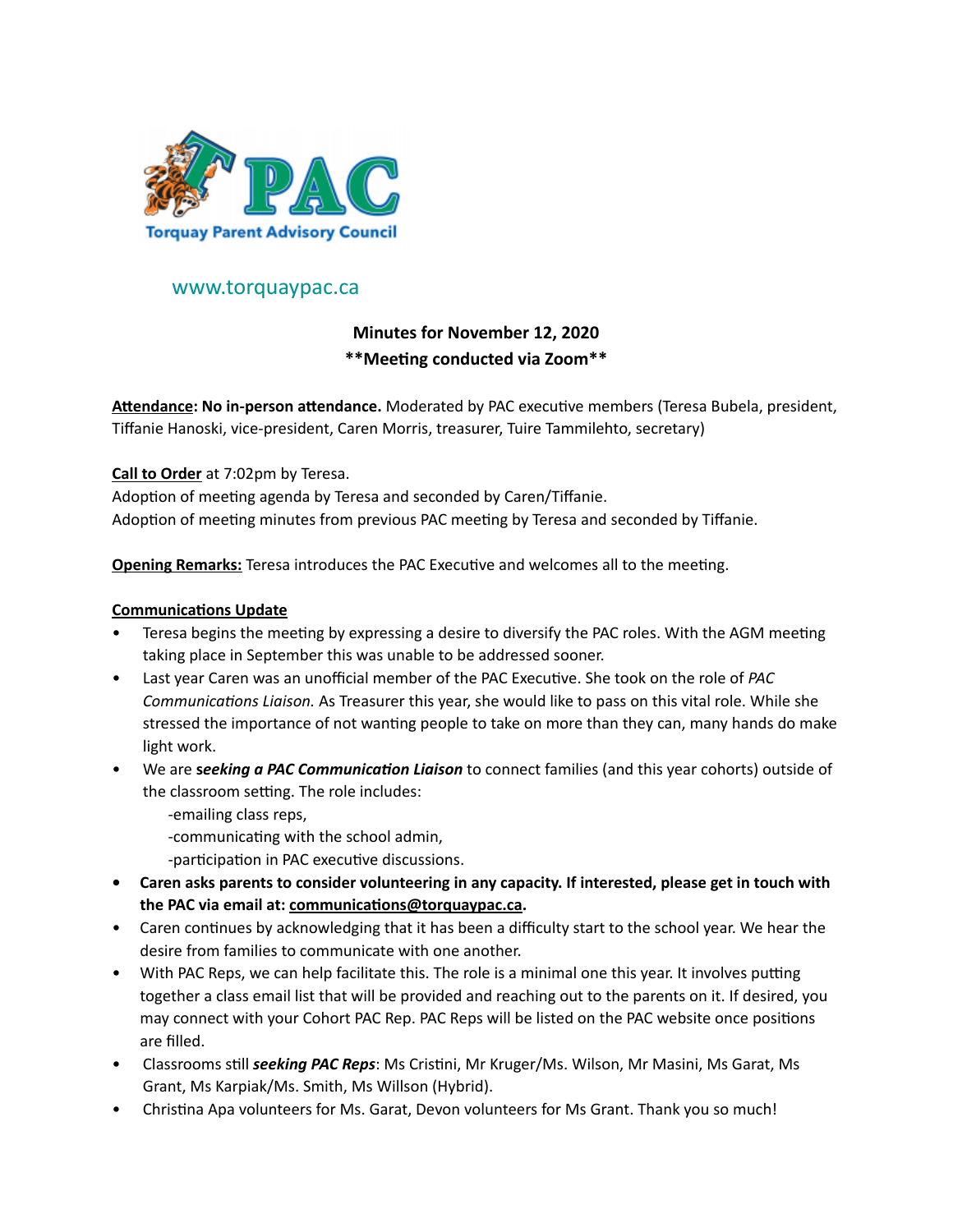- **• Parents should know that unless you "opt-in" to communications from the PAC, we will not be able to contact you.**
- Caren thanks everyone who took the time to share their thoughts on the *Parent Survey*. The surveys collectively showed a theme that families would like to connect and communicate.
- If you would still like to fill out the survey, please visit the TPAC website at: [torquaypac.ca.](http://torquaypac.ca)
- The survey also brought forth parent education suggestions! All the information collected was invaluable and will help us focus on what is most important to parents.
- Caren says the PAC discussed creating addition avenues for sharing information. A Facebook group, Whats App group, and others were discussed. However due to volunteer limitations our focus will be to fill the PAC Rep roles.
- To help with communication, the PAC introduced a NEW email system called *Mailchimp.*
- This will be used to send parents PAC reminder emails. It allows us to connect with families directly instead of through the school weekly emails. These will by opt-in only.
- **• If you would like to be included in PAC emails, please send us your email address at: [communications@torquaypac.ca.](mailto:communications@torquaypac.ca)**
- Teresa draws attention to the newly released list of cohorts from the school. Thank you to Lois and Sarah for sending this to parents.
	- Cohort A Divisions 14 (Ms. Trenchard) and 12 (Mrs. Young)
	- Cohort B Divisions 13 (Ms. Spahan) and 11 (Ms. Smith)
	- Cohort C Divisions 10 (Ms. Bell) and 8 (Ms. Leno)
	- Cohort D Divisions 9 (Ms. Grant) and 7 (Mr. Kiernan)
	- Cohort E Divisions 6 (Mrs. Boulton) and 5 (Mrs. Garat)
	- Cohort F Divisions 4 (Mr. Masini) and 3 (Ms. Wilson)
	- Cohort G Divisions 2 (Ms. Cristini) and 1 (Ms. Elford)
	- Cohort H Division 15 (Hybrid-Ms. Willson)

## **Financial Update**

- Caren shares a brief financial update. Mostly fun lunch proceeds coming in thus far. Between the Chequing, Gaming, and Paypal accounts the total funds available is \$34,000, however keep in mind this includes fun lunches we've received funds for but have not yet paid out to vendors.
- Online donation drive funds are not reflected in this update. Please see the PAC website for the donation drive link if you would still like to partake.
- Donation funds are usually divided between each division. These funds are used by teachers for consumable supplies, guest speakers, field trips, etc.
- Parents in chat ask about ESL and Learning Support teachers.
- Tiffanie states that this year the focus is on the division teachers, however the PAC welcomes additional special requests from teachers.
- Lois adds that additional requests will be reviewed by her to determine if there is district funding before proceeding to the PAC.
- Christina Apa (ESL teacher) voices that she would like games to use with her students. The PAC can still facilitate this if requested.
- Teresa puts forward a motion to donate \$300 per division for 2020-2021. Seconded by Caren. Teachers are encouraged to submit additional requests, if needed.
- The parents are polled, 61% vote: Yes. Motion passed.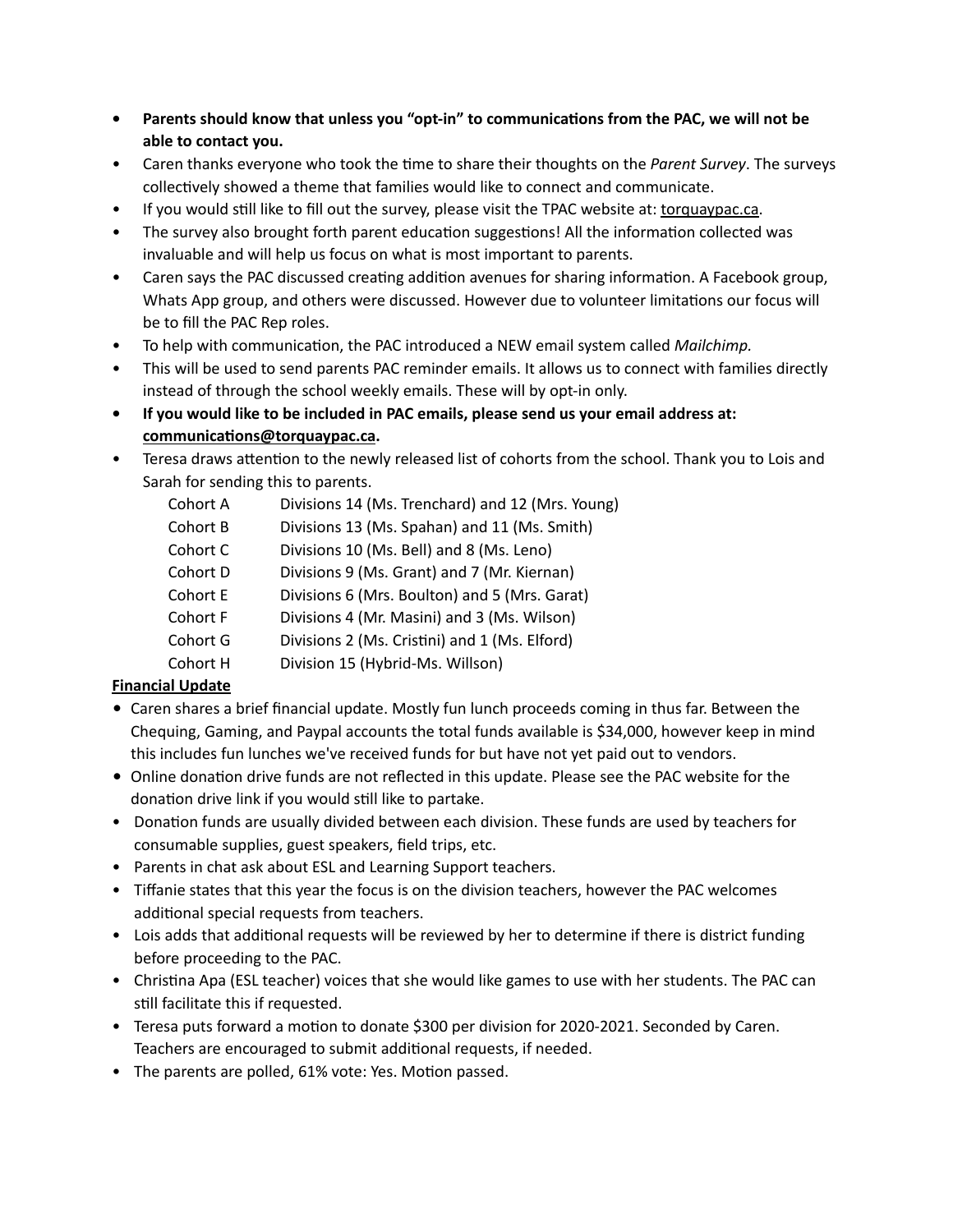- Teachers are asked to fill out an expense form and attach receipts to be reimbursed up to this amount. Expense forms will be sent to teachers and supplied to the office.
- Lois to mention this to teachers at their December meeting.

## **Fundraiser Update**

**-Fun lunches**: A reminder that ordering is continuously open this year, up to a week before each scheduled Fun Lunch day.

**-Purdy's Chocolates:** Thus far we have \$1800 in sales with a profit of \$450 for Torquay! Lots of orders still coming in. Ordering open until *November 18th.*

-**Nature Beeswax Wraps**: Now open and ongoing until *November 21st.* 10% of sales will be donated to Torquay. A reminder to use the link provided here, as without it you will not be identified as a Torquay parent:

<https://www.naturebeewraps.a/?rfsn=4853569.15d46e>.

-**Thrifty's/Fairways Community Cards:** Requests are being sorted through as they come in. Please reach out if you would like to have one sent to you. Teresa notes that funds from the thrifty's cards go back to the school library.

-**Bottle Depot: NEW\*** When returning your empty beverage containers, please consider donating your return to the *Torquay PAC.* Accounts have been set up at all 3 locations (Glanford, Quadra, and Sidney). Your generosity will directly benefit Torquay.

**-Finn and Izzy: NEW**\* If shopping at this children's store in Oak Bay, mention Torquay as your "school of choice" and the business will make a donation to us. \$175 donated from last year! See their logo on our Fun Lunch and PAC webpages.

#### **Event Update**

• No in person events.

#### **Parent Ed Nights**

- This was well discussed in the Parent Survey. Suggestions included, Childhood Anxiety, Building Resiliency, Screen time. Great suggestions, thank you!
- We would love to support online only parent education nights.
- To facilitate these, we are *seeking 1-2 volunteers* to take the list of suggestions and canvass availability and cost of presenters.
- Caren will assist and guide anyone who steps forward.
- One course we hope to continue for Torquay is *Sheepdog Protection Program.*
- It has run for 3-4years and is filled with beneficial information. Tiffanie is looking into this with Lois.

## **Sprit Wear**

-Julena has sent mock up designs to *Raincoast Print* and we are waiting to here back before finalizing the designs and establishing a purchasing platform for parents.

#### **Christmas at Torquay**

-Lois says that groups of children are working with staff to make something happen. Hopefully we will have a winter concert through technology!

-Teresa thanks Lois and staff for the Remembrance Day Zoom ceremony. It was such a joy to all be connected.

#### **Administration Report**

#### *Lois Bender, principal*

Lois applauds the children for how amazing they were on Remembrance Day.

#### *Sarah Elford, vice-principal*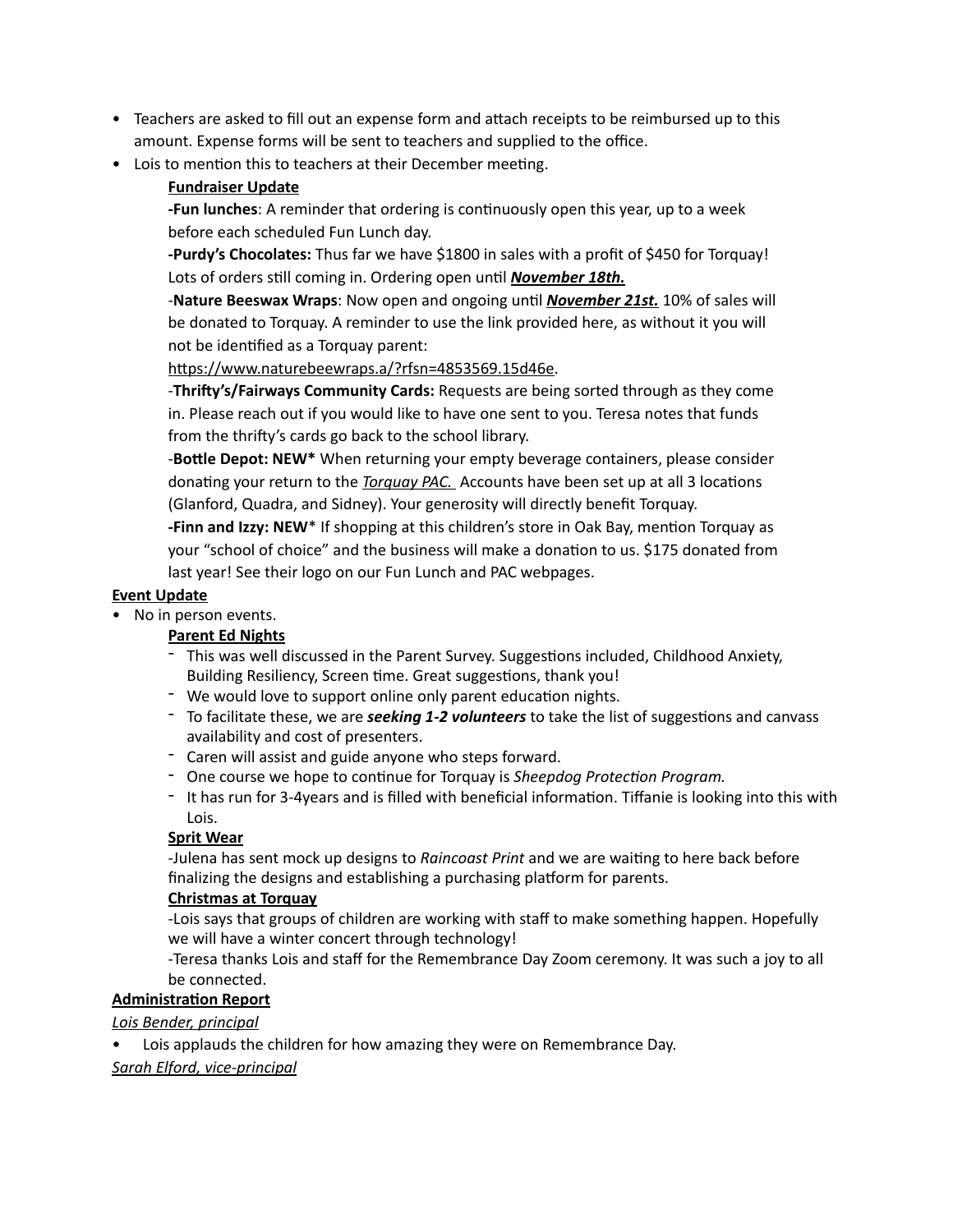- thanks classes and teachers for the concert. It was a wonderful way to mark an occasion and build community. 60 families joined outside of the Torquay community.
- Additional thank you's to parents for Orange & Black Day to mark Halloween and to the Sprit Club for organizing. Pumpkins were placed in the office and set to wear different items every day that week.
- In the school, Raj Lamant is working every afternoon with grade 1's and Reading Recovery students.
- While field trips aren't happening in the usual ways, we are still looking for opportunities for enrichment
- "Tundra Talks" presentations were enjoyed by classes. Everyone had a chance to interact with Gary and Tundra (his wolf). Wolves are the keepers of balance. This ties into Social Studies, Science, and our First Nations roots.
- **Pro-D Day: Friday November 20th.** The theme for the teachers will be Indigenous World News, and Fostering Resilience at Torquay.
- School Reading Goal: *to develop greater independent and ownership of self directed, lifelong learners.* We want to engage students and bring joy to reading. To facilitate this, students need access to rich resources. Therefore they go to the library once per week. We are encouraging individual interests and teach students how to find books in the library.
- Recently, Torquay students participated in the Daffodil Project. 180 bulbs were plants in and around the school. *Garden Works* supported this by giving 30% off gardening supplies. A big Thank You for their generous donation!

## **Town Hall/New Business:**

- More details given about the *Sheepdog Self Protection Program*. It involves discussions for children around being home alone, walking safely to school, being "lost" and how to be found, sexual abuse, how to recognize a stranger, etc. A parent presentation is also included with this course.
- Lois mentions that the Police Liaison Officer come in to teach *Internet Safety* for grade 4/5.
- Breena would like to discuss the formation of a grade 5 committee. Tiffanie, Christina, Breena willing to help put one together.
- Funding for grade 5's is clarified. Tiffanie states that there are funds in the yearly budget. In the past, spirit wear hoodie profits have been used for grade 5 celebrations as well.
- Breena hopes there can be a bike ride, and pizza for celebrations.
- Teresa suggests a second Purdy's fundraiser around Easter, specifically to support grade 5's.
- Tiffanie suggests popcorn sales for fundraising. Shannon Mackenzie did popcorn in the past.
- Lois voices that organizing popcorn is the key. There are concerns at what time the popcorn is sold. End of the day sales was what worked well. All dependant of individual parents running them.
- Christina asks about \$800 in the budget being allocated for earthquake kits. What will it be used for?
- Inventory of Earthquake kiosk is complete and everything looked in order. The classroom backpack project was complete. Granola bars may need to be replaced. Sarah is to reach out to Vanessa for granola bar expiry dates.
- A question is asked about the possibility of re-sharing the Remembrance Day ceremony. Lois responds that it was open only in school due to student media restrictions.
- A question is asked about the "Stuff in the gym". Lois replies that alternate storage is being sought.
- Sarah and Lois say a final thanks to parents for their support.
- Teresa says thanks to everyone for joining the meeting.
- If you have any question or follow up. Please visit the PAC website: [www.torquaypac.ca](http://www.torquaypac.ca).